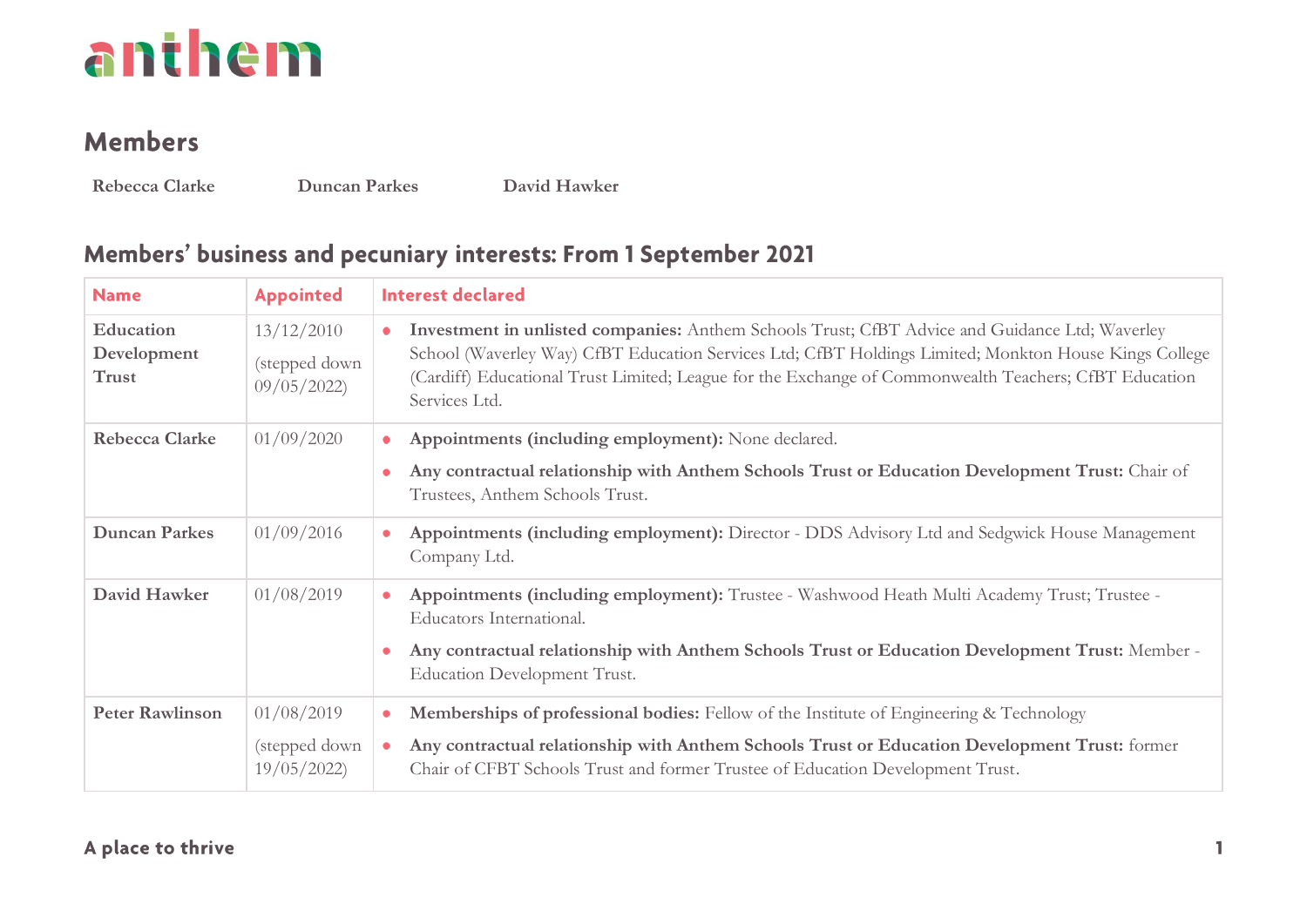### **Trustees**

| Rebecca Clarke (Chair) | Jay Bhutani         | Dr Tony Breslin | Mark Jarvis            |
|------------------------|---------------------|-----------------|------------------------|
| <b>Alison Macleod</b>  | Dr Angela McFarlane | Sal Wilson      | <b>Dr Martin Coles</b> |

#### Register of Trustees' business and pecuniary interests: From 1 September 2021

| <b>Name</b>                                | <b>Appointed</b>                                | <b>Term</b> | <b>Interests declared</b>                                                                                                                                                                                                                                                                                                                                                                                                                                                                                                                  |
|--------------------------------------------|-------------------------------------------------|-------------|--------------------------------------------------------------------------------------------------------------------------------------------------------------------------------------------------------------------------------------------------------------------------------------------------------------------------------------------------------------------------------------------------------------------------------------------------------------------------------------------------------------------------------------------|
| <b>Rebecca Clarke</b><br>Independent Chair | 01/09/2019<br>(Appointed<br>Chair<br>01/09/2020 | 3 years     | Appointments (including employment): None.<br>۰                                                                                                                                                                                                                                                                                                                                                                                                                                                                                            |
| Jay Bhutani<br>Independent Trustee         | 01/01/2020                                      | 3 years     | Appointments (including employment): Such Capital LLC<br>٠                                                                                                                                                                                                                                                                                                                                                                                                                                                                                 |
| Dr Tony Breslin<br>Independent Trustee     | 01/06/2021                                      | 3 years     | Appointments (including employment): Director at Breslin Public Policy Limited (which<br>trades as Transform Education); Chair of Governors at Bushey Primary Education<br>Federation.<br>Membership of professional bodies: Adoption UK; Fellow of the Royal Society for the<br>Arts; Fabian Society; Human Scale Education; National Education Union; Association for<br>Citizenship Teaching.<br>Any other: As a freelance consultant in the education sphere, contractual relationships with a<br>range of organisations in the field. |
| Mark Jarvis<br>Independent Trustee         | 01/06/2020                                      | 3 years     | Appointments (including employment): NED, 5g Telecommunications Ltd; Board<br>$\bullet$<br>Advisor, L-Charge; Trustee, Breast Cancer UK; Trustee (Chair), Royal Institute of British<br>Architects; Trustee, Versus Arthritis; Advisory Board member, Fem Foundry; Chair of the                                                                                                                                                                                                                                                            |

#### A place to thrive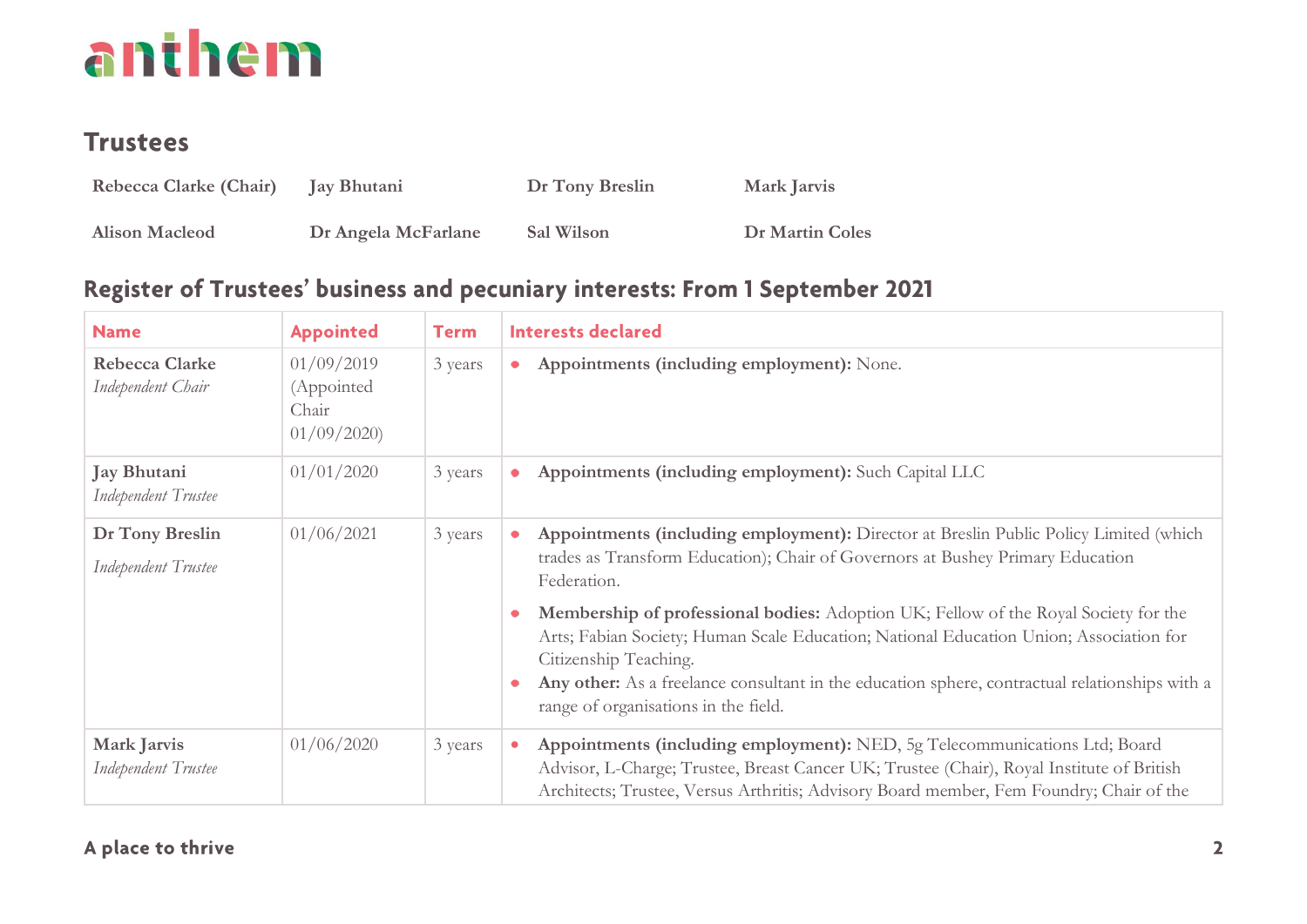| <b>Name</b>                                   | <b>Appointed</b>                          | <b>Term</b> | <b>Interests declared</b>                                                                                                                                                                                                                                                                                                                                        |  |  |  |
|-----------------------------------------------|-------------------------------------------|-------------|------------------------------------------------------------------------------------------------------------------------------------------------------------------------------------------------------------------------------------------------------------------------------------------------------------------------------------------------------------------|--|--|--|
|                                               |                                           |             | Board and Director, Citizen Shareholders; Visiting Professor, Manchester Metropolitan<br>University; Member of the Board of Advisors, CDCA.<br>Investments in unlisted companies: Citizen Shareholders Limited<br>$\bullet$                                                                                                                                      |  |  |  |
| <b>Alison Macleod</b><br>Independent Trustee  | 01/09/2019                                | 3 years     | Appointments (including employment): Member, Education Development Trust; Reward<br>۰<br>Director, City & Guilds Group; Trustee (Chair) of St Paul's Schools Pension Scheme.<br>Membership of professional bodies: CIPD.<br>Any other: Husband is the Chair of the LGB at Abbey Woods Academy.                                                                   |  |  |  |
| Dr Angela McFarlane<br><b>Sponsor Trustee</b> | 06/07/2017<br>(reappointed<br>05/07/2020  | 3 years     | Appointments (including employment): Director, Education Development Trust; Parish<br>۰<br>Councillor, Odiham; Director of Friends of Odiham Book Exchange CIC<br>Membership of professional bodies: Society of Authors<br>Any contractual relationship with Anthem Schools Trust or Education Development<br>٠<br>Trust: Director, Education Development Trust. |  |  |  |
| <b>Jonathan Simons</b><br>Sponsor Trustee     | 19/09/2019<br>(stepped down<br>15/09/2021 | 3 years     | Appointments (including employment): Public First; Member, Astrea Academies Trust;<br>Trustee, Aspire for Children.<br>Any contractual relationship with Anthem Schools Trust or Education Development<br>Trust: Trustee of Education Development Trust.                                                                                                         |  |  |  |
| Sal Wilson<br>Independent Trustee             | 01/09/2018<br>(reappointed<br>01/09/2021  | 3 years     | Appointments (including employment): None                                                                                                                                                                                                                                                                                                                        |  |  |  |
| Dr Martin J Coles                             | 19/04/2022                                | 3 years     | Appointments (including employment): Consultant to Board of Govs and appraiser for<br>۰<br>Director General, the Misk Schools, Riyadh, KSA and for the CEO, The British School in<br>The Netherlands.                                                                                                                                                            |  |  |  |
|                                               |                                           |             | Membership of professional bodies: Board Member and Treasurer, the Council of British<br>$\bullet$<br>International Schools; the Teacher Regulation Agency, Professional Conduct Panel Member                                                                                                                                                                    |  |  |  |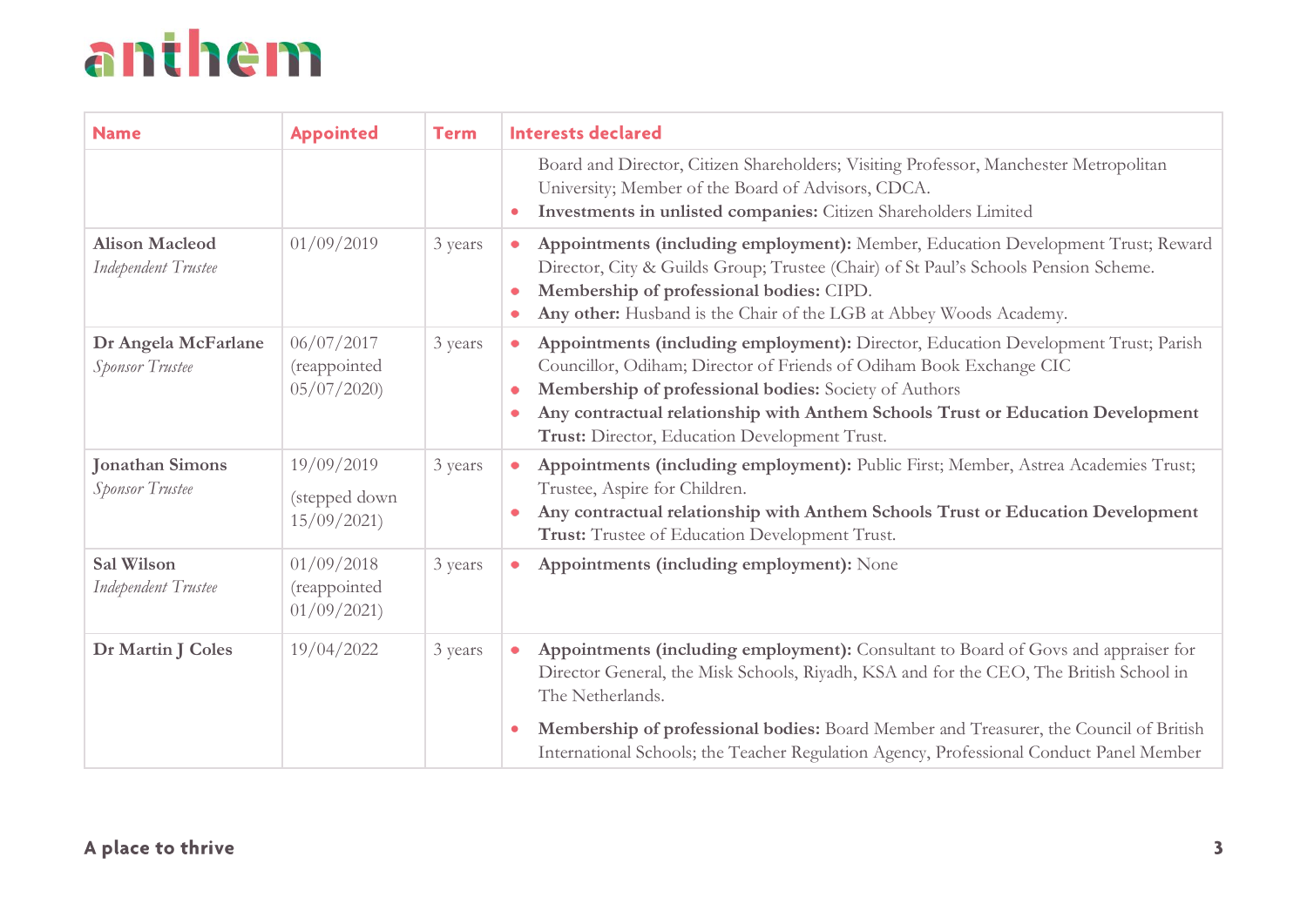#### **Board sub-committees: From 1 September 2021**

| <b>Audit Committee</b>   | <b>Education Committee</b> | <b>Admissions Panel</b> |
|--------------------------|----------------------------|-------------------------|
| Jay Bhutani (Chair)      | Angela McFarlane (Chair)   | Rebecca Clarke (Chair)  |
| Angela McFarlane         | Rebecca Clarke             | Angela McFarlane        |
| Alison Macleod           | Sal Wilson                 |                         |
| Tony Breslin             | Jay Bhutani                |                         |
|                          | Tony Breslin               |                         |
|                          | Martin Coles               |                         |
| <b>Finance Committee</b> | <b>People Committee</b>    |                         |
| Sal Wilson (Chair)       | Alison Macleod (Chair)     |                         |
| Rebecca Clarke           | Sal Wilson                 |                         |
| Mark Jarvis              |                            |                         |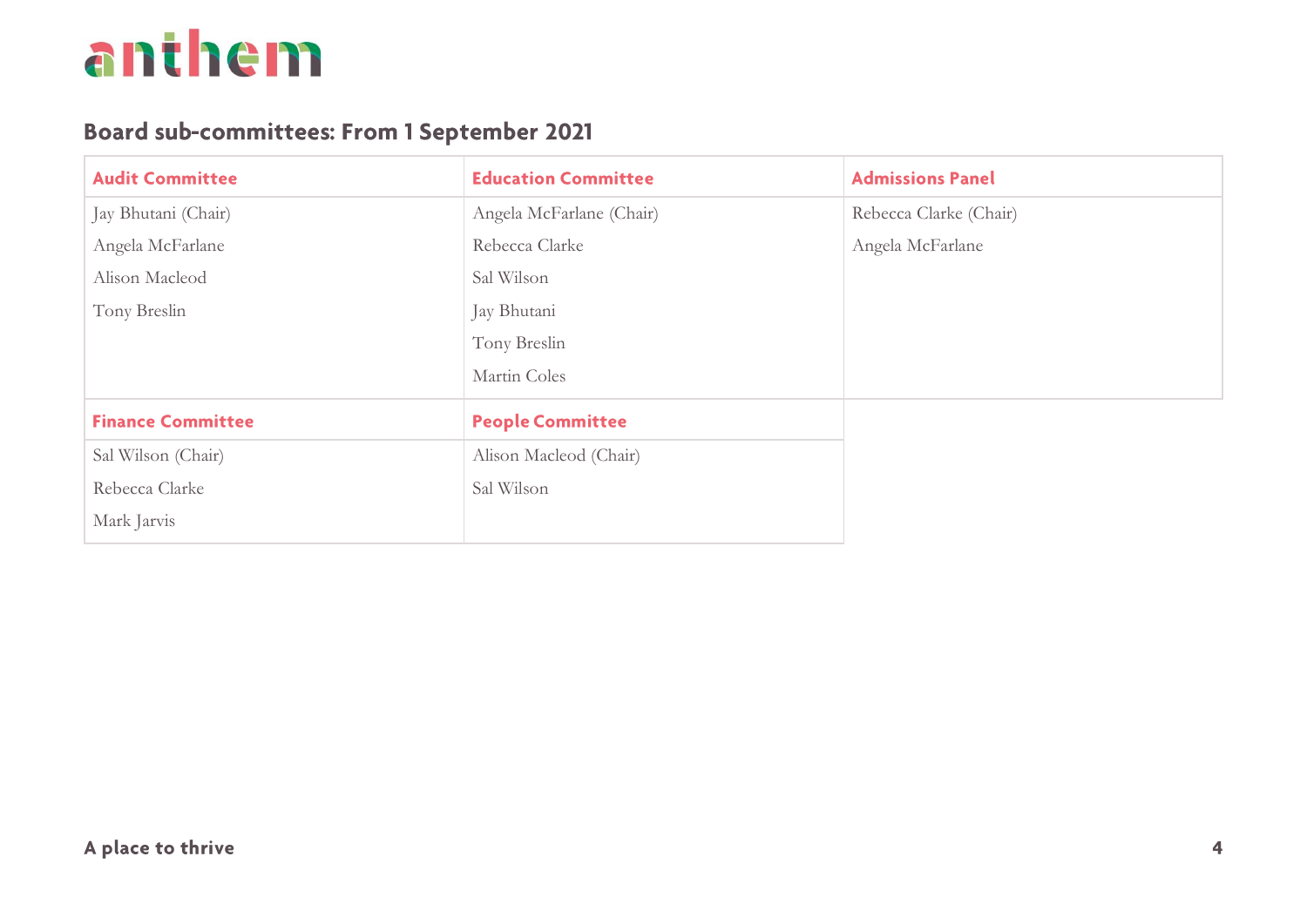#### Register of Trustees' business and pecuniary interests: 1 September 2020 - 31 August 2021

| <b>Name</b>                                  | <b>Appointed</b>                                | <b>Term</b> | <b>Interests declared</b>                                                                                                                                                                                                                                                                                                                                                                                                                                                                                                                                                                                                                          |  |  |
|----------------------------------------------|-------------------------------------------------|-------------|----------------------------------------------------------------------------------------------------------------------------------------------------------------------------------------------------------------------------------------------------------------------------------------------------------------------------------------------------------------------------------------------------------------------------------------------------------------------------------------------------------------------------------------------------------------------------------------------------------------------------------------------------|--|--|
| <b>Rebecca Clarke</b><br>Independent Chair   | 01/09/2019<br>(Appointed<br>Chair<br>01/09/2020 | 3 years     | Appointments (including employment): Self-employed Education consultant; School<br>$\bullet$<br>Governor at Vigo Primary School, Andover.                                                                                                                                                                                                                                                                                                                                                                                                                                                                                                          |  |  |
| Jay Bhutani<br>Independent Trustee           | 01/01/2020                                      | 3 years     | Appointments (including employment): Such Capital LLC<br>Investments in unlisted companies: Such Capital LLC                                                                                                                                                                                                                                                                                                                                                                                                                                                                                                                                       |  |  |
| <b>Tony Breslin</b><br>Independent Trustee   | 01/06/2021                                      | 3 years     | Appointments (including employment): Director at Breslin Public Policy Limited (which<br>$\bullet$<br>trades as Transform Education); Co-Founder at Transform Governance; freelance<br>governance trainer at Herts For Learning; Chair of Governors at Bushey Primary Education<br>Federation.<br>Membership of professional bodies: Royal Society for the Arts; Fabian Society;<br>$\bullet$<br>Human Scale Education; British Educational Research Association; Association for<br>Citizenship Teaching.<br>Any other: Worked as a freelance School Improvement Consultant alongside Anthem CEO<br>۰<br>Andy Yarrow at Oasis Community Learning. |  |  |
| Mark Jarvis<br>Independent Trustee           | 01/06/2020                                      | 3 years     | Appointments (including employment): Trustee, Breast Cancer UK; Visiting Professor,<br>۰<br>Manchester Metropolitan University; Member of the Board of Advisors, CDCA.                                                                                                                                                                                                                                                                                                                                                                                                                                                                             |  |  |
| <b>Alison Macleod</b><br>Independent Trustee | 01/09/2019                                      | 3 years     | Appointments (including employment): Trustee, Education Development Trust; Group<br>۰<br>Head of Reward, City & Guilds Group; Trustee (Chair) of St Paul's Schools Non-teaching<br>Staff Pension Board.<br>Membership of professional bodies: CIPD.<br>Any other: Husband is the Chair of the LGB at Abbey Woods Academy.                                                                                                                                                                                                                                                                                                                          |  |  |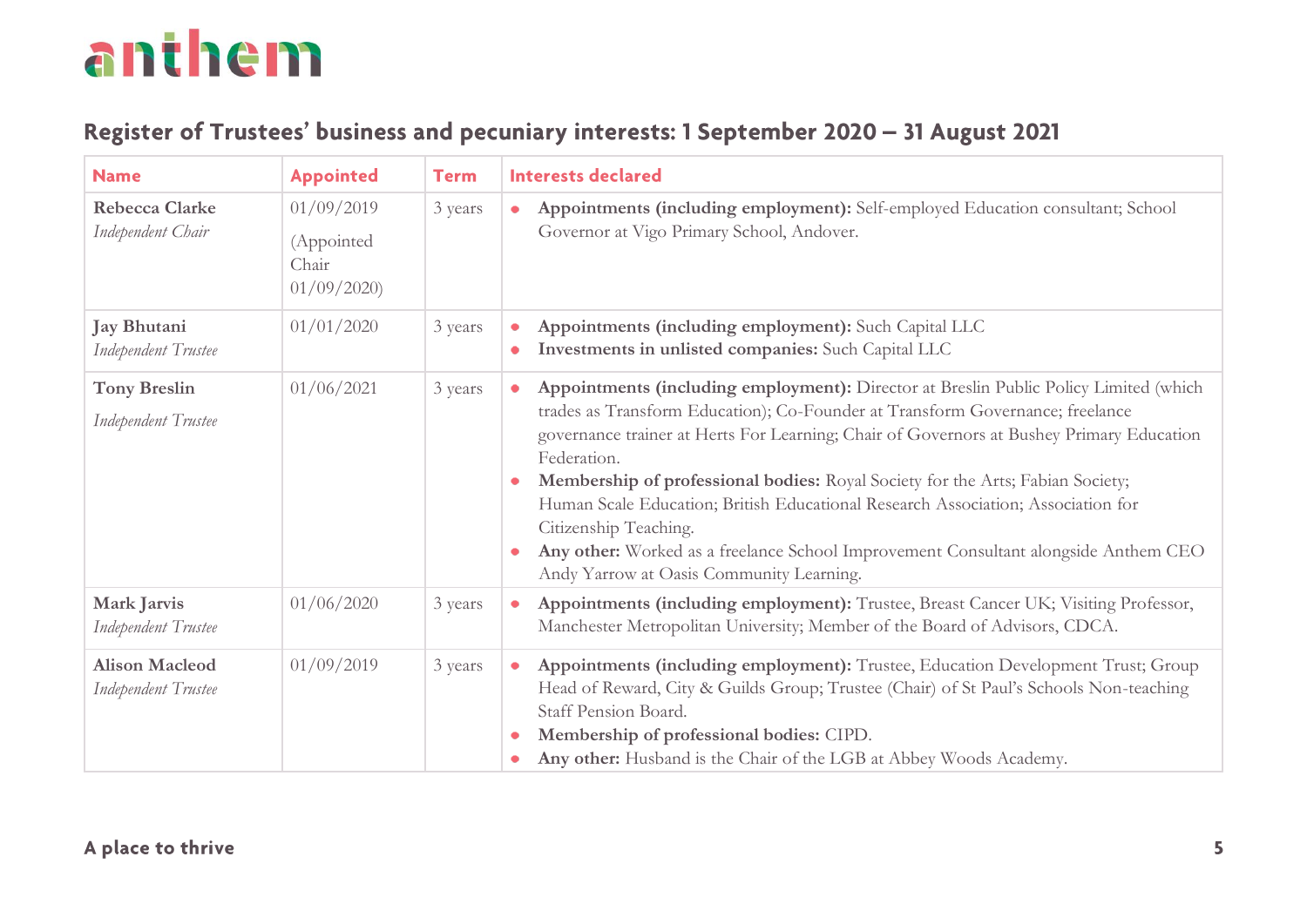| <b>Name</b>                                      | <b>Appointed</b>                         | <b>Term</b> | <b>Interests declared</b>                                                                                                                                                                                                                                                                                         |
|--------------------------------------------------|------------------------------------------|-------------|-------------------------------------------------------------------------------------------------------------------------------------------------------------------------------------------------------------------------------------------------------------------------------------------------------------------|
| Dr Angela McFarlane<br><b>Sponsor Trustee</b>    | 06/07/2017<br>(reappointed<br>05/07/2020 | 3 years     | Appointments (including employment): Director, Education Development Trust; Parish<br>Councillor, Odiham.<br>Membership of professional bodies: Society of Authors<br>۰<br>Any contractual relationship with Anthem Schools Trust or Education Development<br>Trust: Paid Trustee of Education Development Trust. |
| <b>Jonathan Simons</b><br><b>Sponsor Trustee</b> | 19/09/2019                               | 3 years     | Appointments (including employment): Public First; Member, Astrea Academies Trust;<br>Trustee, Aspire for Children.<br>Any contractual relationship with Anthem Schools Trust or Education Development<br>۰<br>Trust: Trustee of Education Development Trust.                                                     |
| Sal Wilson<br>Independent Trustee                | 01/09/2018                               | 3 years     | Appointments (including employment): None                                                                                                                                                                                                                                                                         |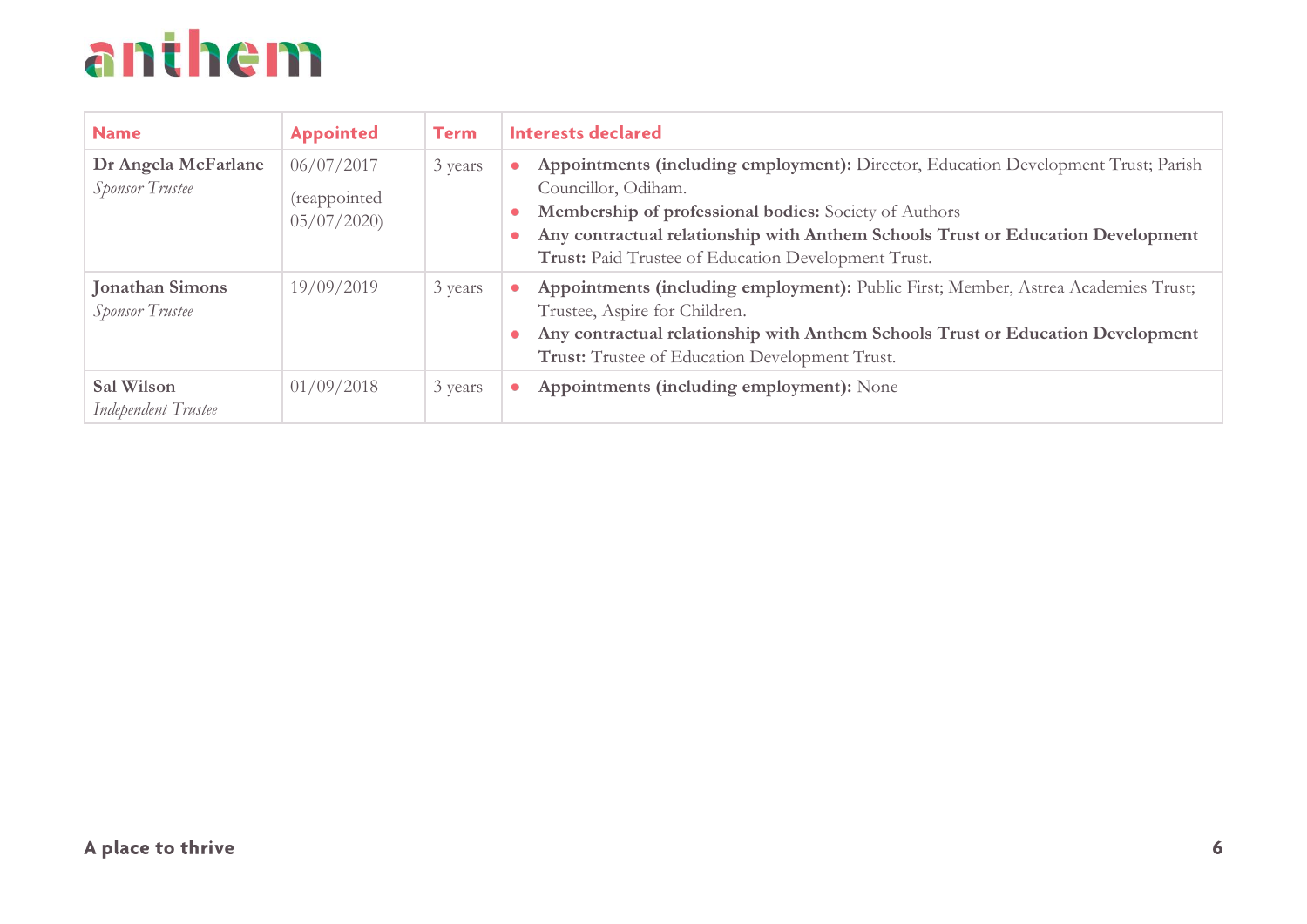#### Board sub-committees: 1 September 2020 - 31 August 2021

| <b>Audit Committee</b>   | <b>Education Committee</b>    | <b>Admissions Panel</b> |
|--------------------------|-------------------------------|-------------------------|
| Jay Bhutani (Chair)      | Angela McFarlane (Chair)      | Rebecca Clarke (Chair)  |
| Angela McFarlane         | Rebecca Clarke                | Angela McFarlane        |
| Alison Macleod           | Sal Wilson                    | Jonathan Simons         |
| Tony Breslin             | Jay Bhutani                   |                         |
|                          | Jonathan Simons               |                         |
|                          | Tony Breslin                  |                         |
| <b>Finance Committee</b> | <b>Remuneration Committee</b> |                         |
| Sal Wilson (Chair)       | Alison Macleod (Chair)        |                         |
| Rebecca Clarke           | Sal Wilson                    |                         |
| Mark Jarvis              | Jonathan Simons               |                         |